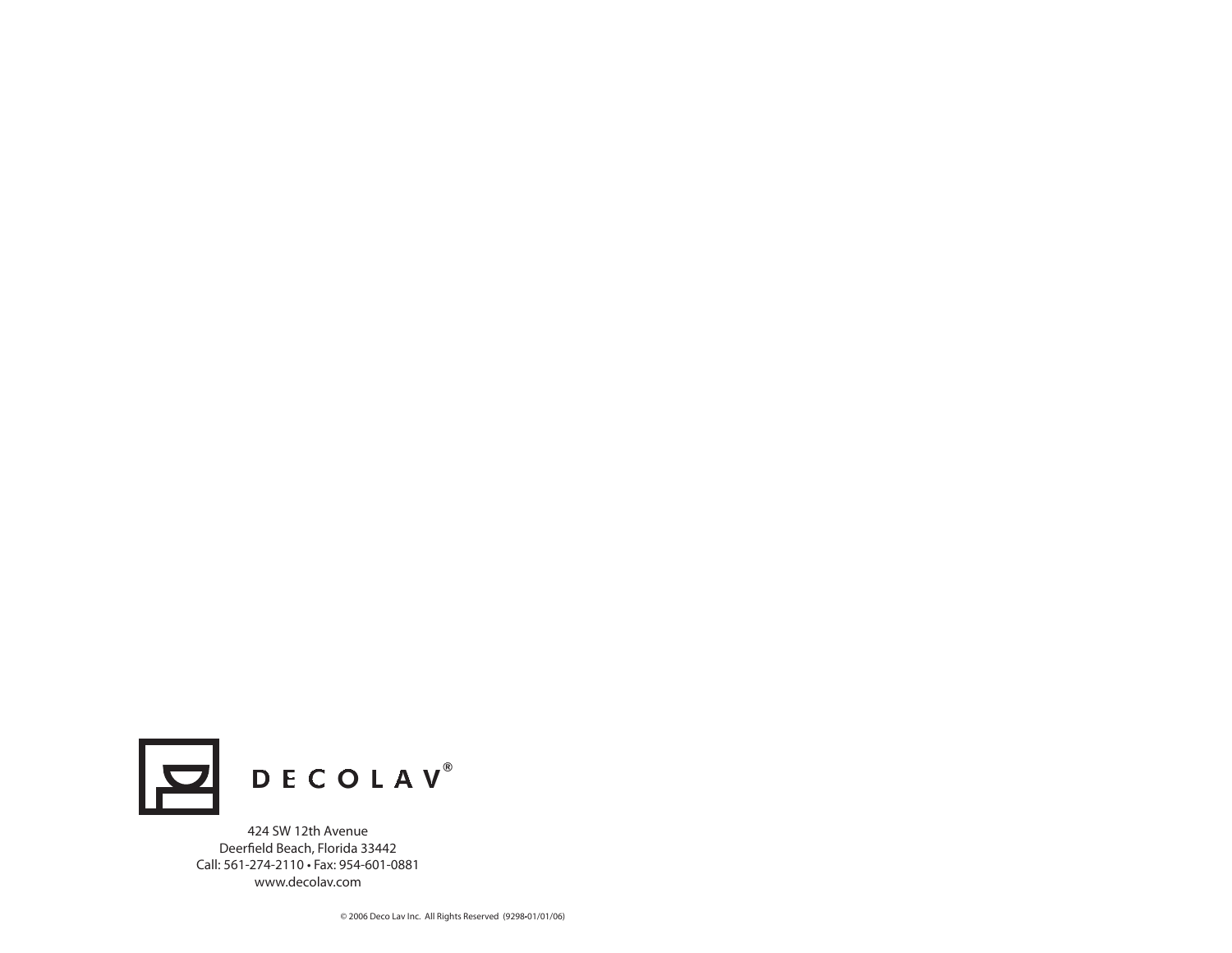DECOLAV®

## 9298 SERIES

#### DECOLAV LIMITED LIFETIME WARRANTY

Any Deco Lav, Inc. ("DECOLAV") product(s), sold after December 1, 2010, will be warranted to the original end consumer to be free of true defects in material and workmanship during normal residential use for as long as the consumer owns his or her home subject to the following:

- Proof of purchase (original sales receipt) from the original end consumer must be made available to DECOLAV for all warranty claims.
- The person claiming a warranty issue must be able to establish original purchase and installation of the product.
- Authorized DECOLAV personnel have inspected the product(s) and determined the product(s) to have true manufacturing defect(s) (unless other arrangements satisfactory to DECOLAV have been agreed upon).
- Such product(s) are returned to DECOLAV (unless other arrangements satisfactory to DECOLAV have been agreed upon).
- The product must have been purchased, directly or indirectly, through an authorized DECOLAV reseller.

This limited warranty is non-transferable and applies only to the original end consumer and to the original installation of the product. This limited warranty is void if the product has been moved from its initial installation site or if ownership of the product has changed. DECOLAV's product are produced from natural raw materials and there may be a slight color variance from product appearing in catalogs, brochures, web-sites, or product samples, or prior production. These are not examples of manufacturing defects and will not be covered under this warranty.

This limited warranty does not cover any mechanical pieces of any DECOLAV product. These mechanical pieces will be covered under a One Year Warranty, with all other terms of this warranty applying except duration. This limited warranty does not cover the finish, color or plating of any DE-COLAV product. The finish, color or plating of any product will be covered under a One Year Warranty, with all other terms of this warranty applying exception duration.

If this product is used commercially or installed outside of North America, DECOLAV warrants the product to be free from defects in material and workmanship for one (1) year from the date of installation with all other terms of this warranty applying except duration.

THIS LIMITED WARRANTY DOES NOT COVER ANY DAMAGES CAUSED BY SHIPPING, MISUSE, ABUSE, ACCIDENTS, NEGLECT, UNAUTHORIZED REPAIRS OR ALTERATIONS, MODIFICATIONS, USE OF OTHER THAN GENUINE DECOLAV REPLACEMENT PARTS, DIRT, LIME SCALE, AND OTHER MINERALS, SCUFFS AND SCRATCHES, EXPOSURE TO MARINE AREAS, ABNORMAL USAGE, AND NORMAL WEAR AND TEAR. ANY IMPROPER INSTALLATION, IMPROPER MAINTENANCE, IMPROPER HANDLING, IMPROPER AND CONTRARY USES, IMPROPER CARE AND CLEANING AND ALL ACTS BEYOND DECOLAV's CON-TROL WILL VOID THIS LIMITED WARRANTY.

This limited warranty does not apply to local building code compliance. Since local building codes vary considerably, the original end consumer of the product(s) should check with a local building or plumbing contractor to ensure local code compliance prior to installation.

If you believe that you have a valid warranty claim, contact your Home Center, Dealer, Plumbing Contractor or E-tailer. Please be sure to provide all pertinent information regarding your claim, including a complete description of the problem, the product, model number, the date the product was purchased, from whom the product was purchased and the installation date and location. Also be sure to provide a copy of your original purchase invoice. For other questions, please write to us at: Deco Lav, Inc., Attn. Returns Processing, 314 S. Chimney Rock Road, Greensboro, NC 27409.

Upon satisfaction of each of the foregoing conditions and requirements, DECOLAV shall, at its option, either repair or replace the defective product. DECOLAV shall return any product repaired or replaced under this limited warranty to the original end consumer transportation prepaid. All Closeout/ Discontinued product(s), at time of a valid warranty claim, will either be repaired or replaced with a comparable item. DECOLAV's option to repair or replace the product under this limited warranty does not cover any cost of labor to remove or install the DECOLAV product, usage and delay time, or other costs of removal or installation whatsoever. IN NO EVENT WILL DECOLAV BE LIABLE FOR THE COST OF REPAIR OR REPLACEMENT OF ANY INSTALLATION MATERIALS, INCLUDING BUT NOT LIMITED TO, COUNTERTOPS, TILES, MARBLE, GRANITE, ETC.

THIS LIMITED WARRANTY DOES NOT COVER ANY LIABILITY FOR CONSEQUENTIAL OR INCIDENTAL DAMAGES, ALL OF WHICH ARE HEREBY EXPRESSLY DISCLAIMED, OR THE EXTENSION BEYOND THE DURATION OF THIS LIMITED WARRANTY. Some states do not allow the exclusion or limitation of incidental or consequential damages, so the above limitation or exclusion may not apply to you.

#### THE WARRANTIES HEREIN:

- ARE EXCLUSIVE AND STATED IN LIEU OF ALL OTHER WARRANTIES, WHETHER EXPRESS, STATUTORY, OR IMPLIED, INCLUDING BUT NOT LIMITED TO THE WARRANTIES OF MERCHANTABILITY AND FITNESS FOR AN INTENDED PURPOSE, ALL OF WHICH ARE HEREBY EXPRESSLY DISCLAIMED.
- NEITHER ASSUME NOR AUTHORIZE ORIGINAL END CONSUMER NOR ANY OTHER PARTY TO ASSUME ANY OTHER LIABILITIES INCONNECTION WITH THE MANUFACTURE OR SALE OF THE PRODUCT.
- ARE SUBJECT TO THE LIMITATIONS ON DAMAGES AS SET FORTH ABOVE.



# 9298 SERIES

### Push Button Closing Umbrella Drain

#### ROUGHING-IN DIMENSIONS - INSTALLATION INSTRUCTIONS



- Without Overflow
- Engineered to meet or exceed ASME
- A112.18.2 Standards
- Patent 7,181,782

Side View

- Install Lavatory according to manufacturer's provided installation instructions.
- Remove Drain Nut, Hard Washer and Thick Washer from Drain.
- Insert Drain into drain hole of Lavatory as shown. The Thin Rubber Washer goes between the inside of the sink and the drain. Use of the ThinRubber Washer is optional. Customer can use Non- Corrosive Sealant instead.
- $\bullet$  Apply Teflon to the exposed male threading of Drain.
- Place Thick Washer then Hard Washer over theexposed male threading of Drain.
- Thread Drain Nut onto Drain.
- NOTE: DO NOT OVERTIGHTEN DRAIN!
- If needed, trim off excess Tailpiece for appropriate length.
- Apply Teflon to exposed male threading of Tailpiece and tighten.
- Install waste system.
- Check for leakage.

Note: To clean drain: Grasp umbrella potion of drain and pull upwards while rocking back and forth. The Push button sub assembly will come out. It is held in place with an O-ring seal. Clean Sub-Assembly and replace. This needs to be done periodically to keep your drain draining properly.

Thin Paper Washer

Drain Nut

**Countertop** 

**Lavatory** 

Drain

**Thin Rubber Washer** 

**Tailpiece** 

Thick Rubber Washer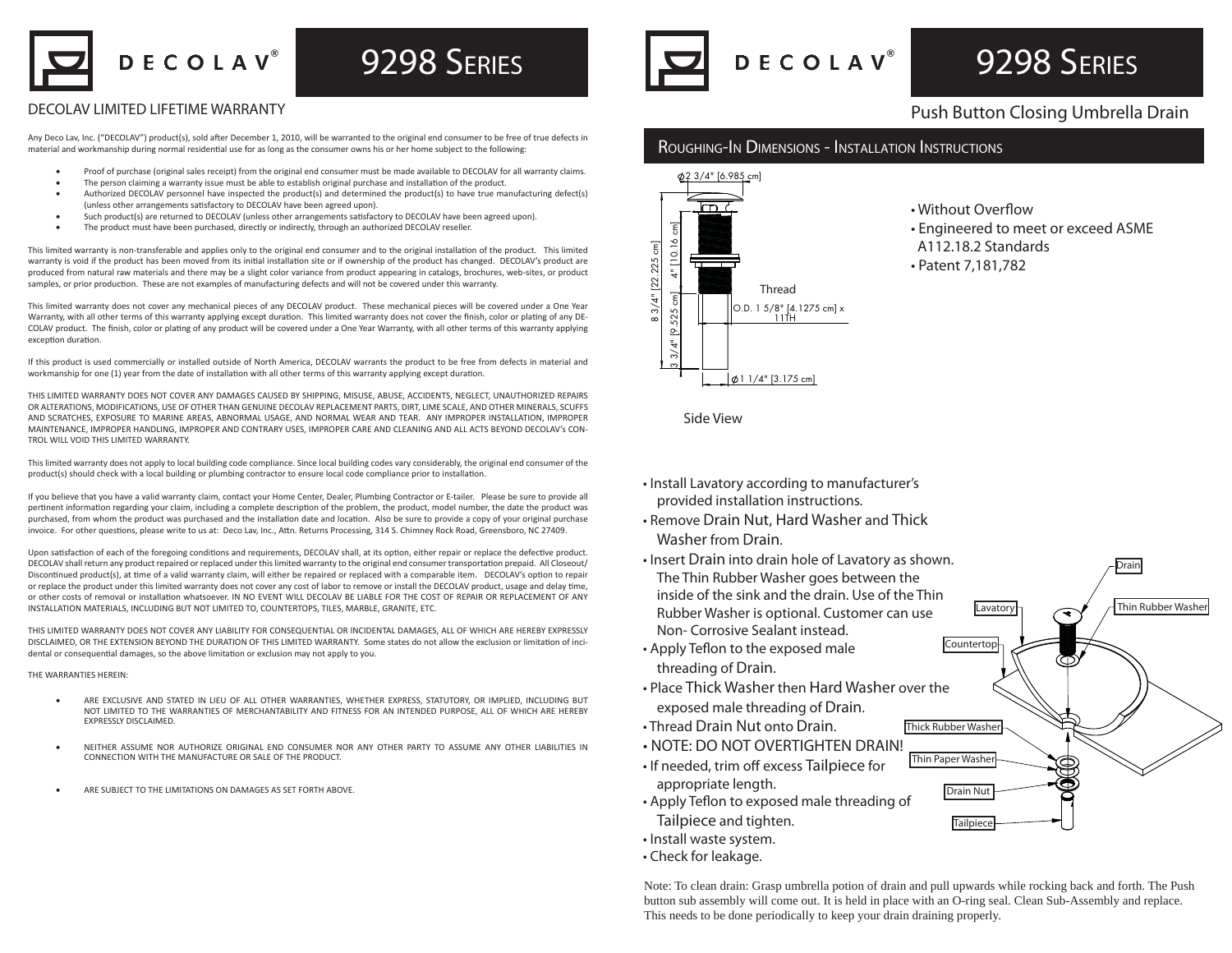

# ®

#### Garantía limitada de por vida

Cualquier Lav Deco, Inc. ("DECOLAV") producto (s), que se vende a partir de diciembre 1 de 2010, se garantiza que el consumidor final original de estar libres de defectos de cierto en los materiales y fabricación durante el uso normal residencial, siempre y cuando el consumidor posee objeto su casa a lo siguiente:

• Prueba de compra (recibo de compra original) del comprador original debe ser puesto a disposición de DECOLAV para todos los reclamos.

- La persona que invoque un asunto de la garantía debe ser capaz de establecer compra e instalación del producto.
- · El personal autorizado de DECOLAV han inspeccionado el producto (s) y verifica que el producto (s) que presenta defectos de fabricación (s) (a menos que otros arreglos satisfactorios para DECOLAV se han acordado).
- El producto (s) se volvió a DECOLAV (menos que otros arreglos satisfactorios para DECOLAV se han acordado).
- El producto debe haber sido adquirido, directa o indirectamente, a través de un distribuidor autorizado de DECOLAV.

Esta garantía limitada no es transferible y se aplica sólo al consumidor final original y la instalación original del producto. Esta garantía limitada es nula si el producto ha sido movido de su lugar de instalación inicial o si la propiedad del producto ha cambiado. producto DECOLAV son producidos a partir de materias primas naturales y puede haber una leve variación de color de productos que aparecen en los catálogos, folletos, sitios web, o muestras de productos, o la producción anterior. Estos no son ejemplos de defectos de fabricación y no estarán cubiertos por esta garantía.

Esta garantía limitada no cubre cualquier pieza mecánica de ningún producto DECOLAV. Las partes mecánicas serán cubiertas por una garantía de un año, con todos los demás términos de esta garantía, excepto la duración. Esta garantía limitada no cubre el acabado, el color o la galjanoplastia de cualquier producto DECOLAV. El acabado, el color o la galjanoplastia de cualquier producto estará cubierto por una garantía de un año con todos los demás términos de esta garantía, la duración excepción.

Si este producto es utilizado comercialmente o instalado garantiza DECOLAV fuera de América del Norte, el producto está libre de defectos en materiales y mano de obra por un (1) año a partir de la fecha de instalación con todos los demás términos de esta garantía, excepto la duración.

ESTA GARANTÍA NO CUBRE LOS DAÑOS CAUSADOS POR envío, uso incorrecto, abuso, accidentes, negligencia, reparaciones no autorizadas o alteraciones, modificaciones, uso de otras piezas distintas a DECOLAV REEMPLAZO, TIERRA, EL SARRO y otros minerales, roces y arañazos, EXPOSICIÓN a las áreas marinas, uso anormal, y el desgaste y deterioro normal. Los defectos de instalación, mantenimiento inadecuado, manipulación incorrecta, uso indebido Y CONTRARIO, cuidado y limpieza inadecuados y todos los actos FUERA DEL CONTROL DECOLAV de ANULARÁ ESTA GARANTÍA LIMITADA.

Esta garantía limitada no se aplica al cumplimiento de normas de construcción locales. Dado que los códigos de construcción locales varían considerablemente, el comprador original del producto (s) deben consultar a un edificio de locales o contratista de plomería para garantizar el cumplimiento del código local antes de la instalación.

Si usted cree que usted tiene una reclamación válida, comuníquese con su distribuidor, contratista de plomería o minorista electrónico. Por favor, asegúrese de proporcionar toda la información pertinente a su reclamación, incluyendo una descripción completa del problema, producto, número de modelo, la fecha de compra del producto, de quien se compró el producto y la fecha de instalación y ubicación. También, asegúrese de proporcionar una copia de su factura de compra original. Para otras preguntas, por favor escríbanos a: Deco Lav, Inc., Attn. Procesamiento de Planillas, 314 S. carretera Chimney Rock, Greensboro, NC 27409.

A la satisfacción de cada una de las anteriores condiciones y requisitos, DECOLAV, a su elección, reparará o reemplazará el producto defectuoso. DECOLAV devolverá el producto reparado o reemplazado bajo esta garantía limitada, al comprador original de prepago. Cierre todas las / los productos descatalogados (s), en el momento de una reclamación válida, será reparado o reemplazado por un artículo similar. DECOLAV opción de reparar o reemplazar el producto bajo esta garantía limitada no cubre los costos de mano de obra para retirar o instalar el producto DECOLAV, el uso y el tiempo de retardo, u otros costos de desinstalación o instalación alguna. EN NINGÚN CASO DECOLAV SERÁN RESPONSABLES POR EL COSTO DE REPARACIÓN O REEMPLAZO DE LOS MATERIALES DE INSTALACIÓN, INCLUYENDO PERO NO LIMITADO A, encimeras, baldosas, mármol, granito, etc.

ESTA GARANTÍA NO CUBRE LA RESPONSABILIDAD POR DAÑOS DERIVADOS O INCIDENTAL DE TODOS LOS QUE QUEDAN EXPRESAMENTE RENUNCIA O LA AMPLIACIÓN MÁS ALLÁ DE LA DURACIÓN DE ESTA GARANTÍA LIMITADA. Algunos estados no permiten la exclusión o limitación de daños incidentales o consecuentes, de modo que la limitación o exclusión puede no aplicarse a usted.

#### LAS GARANTÍAS AQUÍ:

• SON EXCLUSIVAS Y EN LUGAR DE CUALQUIER OTRA GARANTÍA, YA SEA EXPRESA, LEGAL O IMPLÍCITAS, INCLUYENDO PERO NO LIMITADO A LAS GARANTÍAS DE COMERCIALIZACIÓN Y APTITUD PARA UN FIN DETERMINADO, A LAS QUE QUEDAN EXPRESAMENTE RENUNCIA.

• Ni aceptamos ni autorizamos a CONSUMIDOR FINAL NI NINGUNA OTRA PARTE PARA ASUMIR NINGUNA OTRA RESPONSABILIDAD EN RELACIÓN CON LA FABRICACIÓN O VENTA DE LOS PRODUCTOS.



# **SERIE 9298**

### Desagüe decorativo de cierre a botón

### MEDIDA APROXIMADA - INSTRUCCIONES DE INSTALACIÓN



- Sin capacidad excesiva
- Dirigido para encontrar o exceder Estándares de ASME A112.18.2
- Patente 7,181,782

Tuerca del desagüe

Arandela de goma gruesa

Mostrado

Lavamanos

Desagüe

Arandela de goma fina

Brazo de desagüe vertical

- Instalación de lavamanos de acuerdo a las instrucciones de instalación del fabricante siempre.
- Quite la tuerca de drenaje, Lavadora duro y arandela gruesa de drenaje.
- Insertar en el agujero de drenaje de desagüe del lavabo, como se muestra. La arandela de goma fina va entre el interior de la pileta y el drenaje. El uso de la arandela de goma delgada es opcional. Cliente puede utilizar no corrosivo sellador en su lugar.
- Aplicar teflón a la rosca macho expuestas de drenaje.
- Coloque gruesa arandela y arandela duro en los machos expuestos roscado de drenaje.
- Tema de drenaje en la tuerca de drenaje.
- NOTA: NO APRIETE DE DRENAJE!
- Si es necesario, recorte el exceso de Colilla
- longitud adecuada.
- Aplicar teflón para varones expuestos roscado de Niple y válvula de ajuste. Arandela de papel duro
- Instale el sistema de residuos.
- Compruebe si hay fugas.

• ESTÁN SUJETOS A LA LIMITACIÓN DE DAÑOS ANTES MENCIONADOS. Nota: Para la limpieza de drenaje: poción Tome paraguas de la fuga y tirar hacia arriba mientras se balancea hacia atrás y adelante. El botón Push subconjunto va a salir. Se lleva a cabo en el lugar con una junta tórica. Limpie Sub-Asamblea y reemplazar. Esto se debe hacer periódicamente para evitar su fuga de drenaje adecuado.